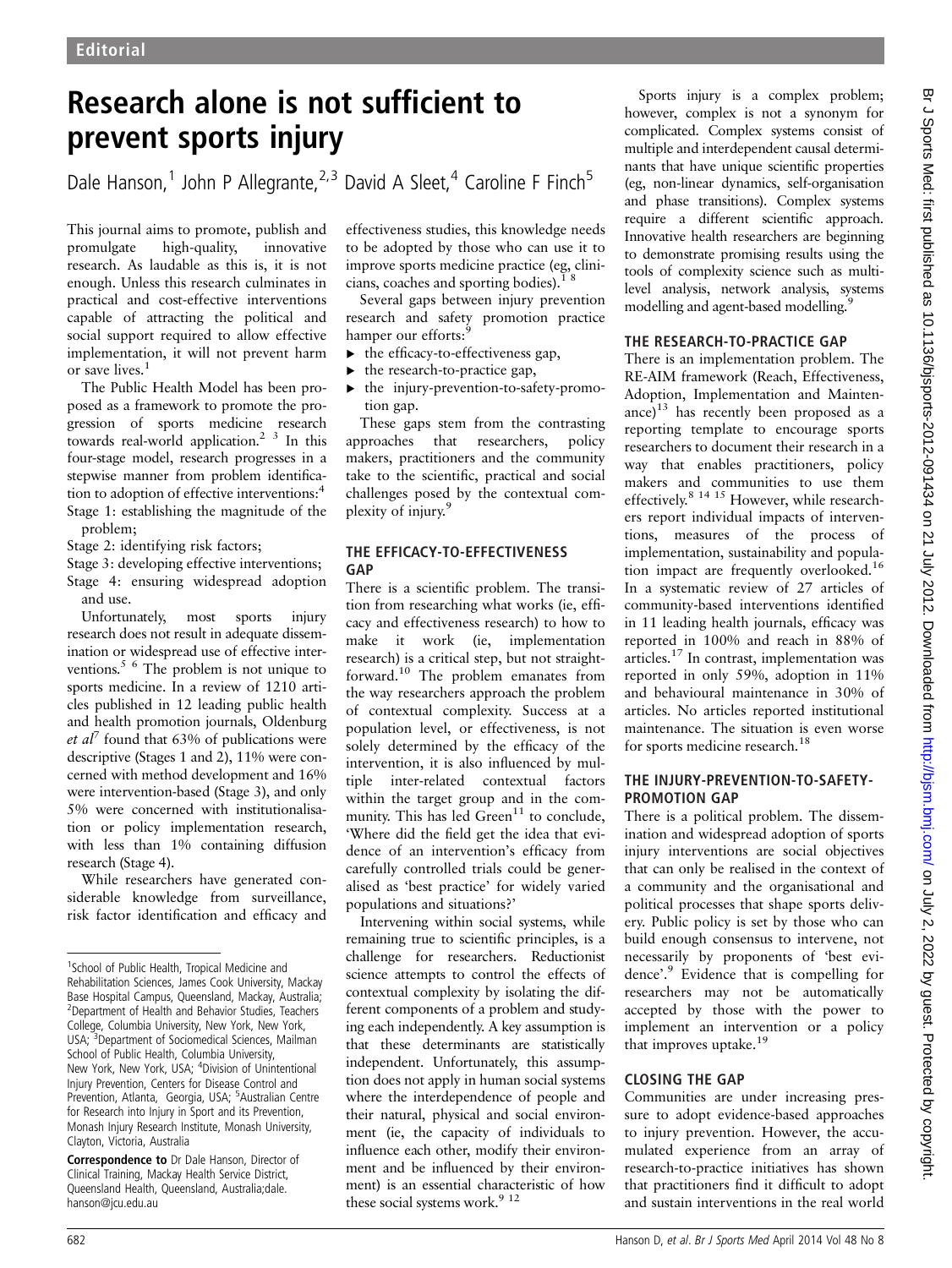

practical and relevant when applied in the real world.

that apparently worked in a research setting under ideal scientific conditions.<sup>20</sup>

When Mercy et  $al^3$  first proposed the Public Health Model for injury prevention, they advocated a bottom-up approach that engaged practitioners, policy makers and the community in helping to define the problem (Stage 1), identifying causes (Stage 2) and developing and testing interventions (Stage 3). Contrary to Mercy et al's<sup>3</sup> advice, some researchers adopted a top-down approach, believing that Stages 1–3 of the Public Health Model are the province of scientific experts, while Stage 4 (dissemination, implementation and adoption) was the domain of community practitioners who were expected to take efficacious interventions and faithfully apply them to improve practice.21 This science-driven misapplication of the Public Health Model ignores the importance of engaging practitioners, policy makers and the community in the process of designing, researching and implementing effective interventions, falsely assuming that efficacious interventions can be automatically adopted and effectively implemented at a population level.6 9 16 Researchers who ignore the contextual, implementation and process determinants of intervention success should not be surprised if practitioners and the community are unwilling or unable to adopt evidence-based interventions to prevent sports injury.6 9

In the intense discourse between researchers and practitioners it is easy to forget a third group of stakeholders—the community. Sports injury is, after all, their problem! The community's perspective is not only important it is enlightening. The community will often understand the contextual barriers to effective implementation.9 These may be political, social or environmental. They can provide valuable advice regarding best fit, what is feasible, affordable and sustainable in their community. Sports researchers who ignore the community's perspective are destined to fail in the final critical dissemination and widespread adoption phase of the Public Health Model.<sup>6</sup>

Three complementary types of experts, usually working in tandem, are necessary to design efficacious and effective interventions capable of being disseminated and adopted by the wider community:

- ▸ researchers (ie, content experts),
- ▸ clinicians, practitioners and policy makers (ie, process experts),
- ▸ members of the target community, sports bodies (ie, context experts).

All three are necessary partners to achieve the sports injury prevention benefits we seek (figure 1). Each partner brings expertise that is critical to successful implementation of evidence-based practice. Integrating the expertise of all stakeholders is required to ensure that comprehensive, evidenced-based interventions are also practical and relevant to the real world of sports medicine.

This problem is often framed as a need for better translation of research evidence into practice.8 15 However, there is also a need for better translation of evidence

from practice into research.<sup>11</sup> Perhaps the real barrier is not a lack of understanding, but a failure to listen! Good communication, good translation and indeed good research are necessarily a dialogue, a multidirectional conversation in which everyone's contribution is valued. If we could find the humility to listen we might be surprised to discover that policy makers, practitioners and the sporting community have valuable expertise that can enhance our research by making it more relevant, more practical and more applicable in the real world.

## **CONCLUSION**

Sports injuries are largely preventable but discrepancies among researcher, practitioner and community perceptions of injury causation and the potentially feasible solutions for prevention are important barriers to mounting an effective response. It is not enough to understand what should be done but rather to understand what can be done and how it needs to be done. Injury prevention research that does not connect with the practical realities of implementation and adoption, and does not build the consensus needed to ensure effective implementation, will not prevent injury or improve health. From the very beginning, the combined expertise of researchers, practitioners and the target community is required if the application of the Public Health Model is to produce outcomes that will ultimately benefit public health and sports medicine.

Contributors Each author contributed to conception and design of the review, drafting the article or revising it critically for important intellectual content and final approval of the version to be published. This work does not necessarily represent the official views of the US Centers for Disease Control and Prevention.

#### Competing interests None.

Provenance and peer review Not commissioned; externally peer reviewed.



**Open Access** This is an Open Access article distributed in accordance with the Creative Commons Attribution Non Commercial (CC BY-NC 3.0) license, which permits others to distribute, remix, adapt, build upon this work non-commercially, and license their derivative works on different terms, provided the original work is properly cited and the use is noncommercial. See: [http://creativecommons.org/licenses/](http://creativecommons.org/licenses/by-nc/3.0/) [by-nc/3.0/](http://creativecommons.org/licenses/by-nc/3.0/)